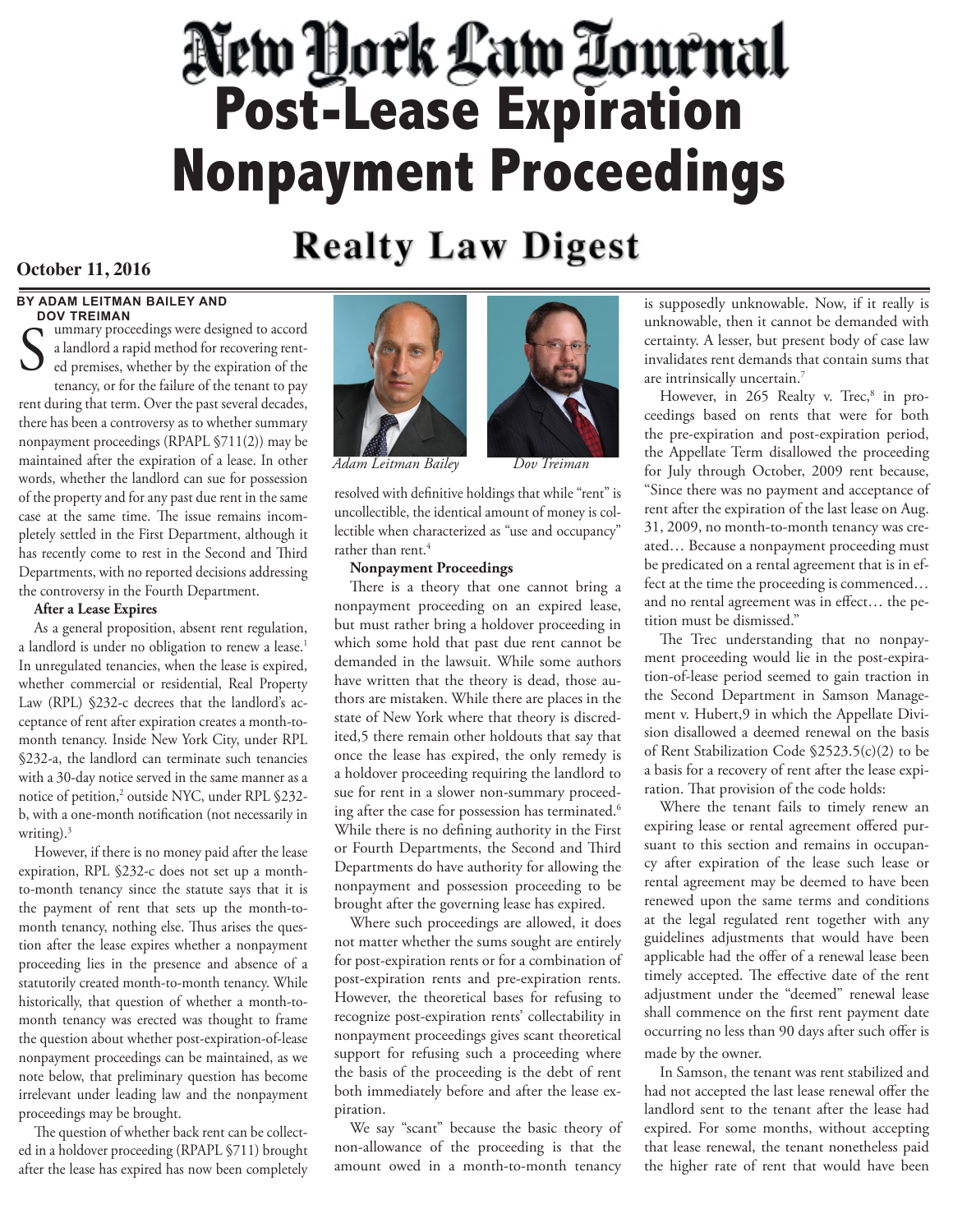renewed for a one-year term. However, in the middle of the deemed term, the tenant moved out and the landlord sued for the balance of the rent on the deemed term.

However, largely overlooked by the landlord-tenant community in analyzing Samson was the fact that the rent that the landlord was seeking to recover was for the period that the tenant was no longer in possession of the premises. Here, Samson found that §2523.5(c)(2) was giving the landlord rights that RPL §232-c forbade by erecting a month-to-month tenancy after the lease expired and, as in Samson, rent was paid. This was not a case about bringing a summary proceeding to collect rent for when the tenant

is in possession of the premises. Thus, although lower court authority sought to find in Samson support for refusing the post-lease-termination nonpayment proceeding, in truth Samson is inapposite.

In the very same Judicial Districts as in Trec, two years later, Hernco v. Hernandez,<sup>10</sup> in a commercial proceeding, without mentioning Trec, implied the opposite rule, writing, "Where, as here, the proceeding is based on a month-tomonth tenant's failure to pay rent, a three-day notice is appropriate." However, it is not really the opposite rule vis-à-vis month-to-month tenancies because the basis of Trec is that there was no month-to-month tenancy and in Hernco that there was. That said, Hernco (unlike the copious reasoning in the cases disallowing it) does not give a rationale for permitting the nonpayment proceeding when there is a month-to-month tenancy.

In Hernco, the court crosses geographical jurisdictional borders to justify its holding, citing to both the Third Department and the Ninth and Tenth Judicial Districts.<sup>11</sup>

The Third Department rule is to be found in Nadeau v. Tuley<sup>12</sup> where the Appellate Division notes, "Where, as here, the proceeding is based on a month-to-month tenant's failure to pay rent, a three-day notice is appropriate." Since the only three-day notice the court could be referring to is that the predicate notice to an RPAPL §711(2) summary nonpayment proceeding, the irrefutable implication is that the actual proceeding does lie, at least when there is a month-to-month tenancy established after the lease's expiration. But neither Nadeau nor any other Third Department authority speaks to proceedings brought on a combination of pre-lease-expiration and post-expiration rent. The month-to-month tenancy in Nadeau was always such and arose orally.

The Ninth and Tenth Judicial District rule is found in Tricarichi v. Moran,<sup>13</sup> the most cited case for the proposition that summary nonpayment proceedings do lie after a lease expires. It looks at what it characterizes as the leading case

to the contrary, a trial court decision from Manhattan in 1994,1400 Broadway Assocs. v. Lee & Co.14 that "reasoned that a month-to-month tenancy is renewable by the parties' conduct, i.e., by continued payments and acceptance of agreed-upon amounts each month. To maintain a nonpayment proceeding against a month-tomonth tenant who fails to pay rent seeking payment at the lease rate would permit a landlord unilaterally to bind a tenant to payment predicated on a continuing agreement, even though there was no longer a meeting of the minds. Such a result would violate the intent of Real Property Law 232–c."

Notably, that line of reasoning does not say that maintaining such proceedings violates RPL §232-c itself, but only its intent. Once it is a question of statutory intent, courts are free to differ.

Tricarichi does indeed differ. It holds that the statute's purpose was merely to overturn the common law rule that holding over binds the tenant to a same term as that which was in the expired lease and replaces it with a monthly tenancy. However, the statute, by its terms does not speak to what the rent due during those monthly tenants are to be and that is where Tricarichi strikes out in different territory from the lower court decisions disallowing the proceedings.

It holds, unlike those cases, that the rent is definitely ascertainable and that the "monthto-month tenancy continues on the same terms as were in the expired lease, if, in fact, the lease has expired." Thus, Tricarichi concludes, "even if the lease has expired, as tenants claim, this nonpayment proceeding should not have been dismissed."

Priegue v. Paulus,<sup>15</sup> builds on Tricarichi, specifically holding that the rental amount is correctly set as the same rent as the expired lease, writing, "Since the written lease had expired, a monthto-month tenancy on the same terms as those in the original lease is implied, inasmuch as tenants remained in possession after the expiration of the lease and continued to pay rent… Consequently, it was proper for landlords to bring a nonpayment summary proceeding against tenants to recover the unpaid rents."

In truth, the First Department has not been entirely silent. In Jemrock Realty v. Valdes,<sup>16</sup> the Appellate Term ruled that in a rent-stabilized tenancy, a landlord could maintain a post-lease-expiration nonpayment proceeding, writing, "Accordingly, landlord may properly maintain a nonpayment proceeding under RPAPL §711, subd. 2 for the rent reserved in the last lease." While there is nothing in that decision limiting its holding to residentially regulated tenancies, both residential and commercial lower court cases in the First Department have been ignoring

Jemrock.

Also in the First Department, Sachetti v. Rogers,17 does accept deemed renewal as a basis for allowing a post-lease-expiration nonpayment proceeding, but the Appellate Division authority of Samson, supra, from six years later casts doubt on the rationale of Sachetti, if not on Sachetti's ultimate holding which, like Samson is entirely supported in the Second Department, but on other grounds.

#### **Conclusion**

As a general rule of thumb, when there is a definitive appellate pronouncement on a principle of law in one judicial department and the other departments are silent, the other departments will follow the departments who have spoken to the issue. However, this has not been happening in the lower courts of the First Department who continue to adhere to a position contradicted by authority controlling in the Second and Third Departments: that summary nonpayment proceedings do lie after the expiration of a lease.

Endnotes:

1. Henry Phipps Plaza North v. Savarese, 11 HCR 134B, NYLJ, July 6, 1983, 6:3 (AT1).

2. The methods of service are set forth in RPAPL §735. They should not be mistaken for the procedures in CPLR 308, although there are many similarities between the two service statutes.

3. RPL §232-b. While the statute allows mere notification and thus does not require a writing, better practice is to serve a writing in the same manner as RPAPL §735. While it is not required, it is more likely to be upheld.

4. Commissioner of N.Y. State Office of Mental Hygiene v. Kings Park Yacht Club, 23 HCR 424B, NYLJ, July 12, 1995, 29:4 (AT 9 & 10).

5. Greenpoint Ave. Realty v. Galasso, 36 HCR 546A, 18 Misc3d 135(A), 856 NYS2d 24 (AT 2 & 11 2008).

6. Dashnaw v. Shiflett, 34 HCR 12A, 10 Misc3d 1051(A) (City Plattsburgh Clute 2005); 265 Realty, LLC v. Trec, 41 HCR 524B, 39 Misc3d 150(A), 975 NYS2d 370 (AT 2, 11 & 13 2013).

7. IG Second Generation Partners, LP v. 166 Enterprises Corp. & Urban Outfitters, 31 HCR 423A, NYLJ, Aug. 5, 2003, 18:1 (AT1); Hegeman Asset LLC v. Smith, 32 HCR 432B, NYLJ, July 6, 2004, 28:4 (AT 2 & 11).

8. 39 Misc3d 150(A), 975 NYS2d 370 (AT 2, 11 & 13 2013).

9. 92 A.D.3d 932, 939 N.Y.S.2d 138 (2012). 10. 46 Misc.3d 137(A) (2015).

11. The Second Department is comprised of the 2d, 9th, 10th, 11th, and 13th Judicial Districts. Thus, Hernco, in the absence of an Appellate Division ruling nonetheless makes the rule